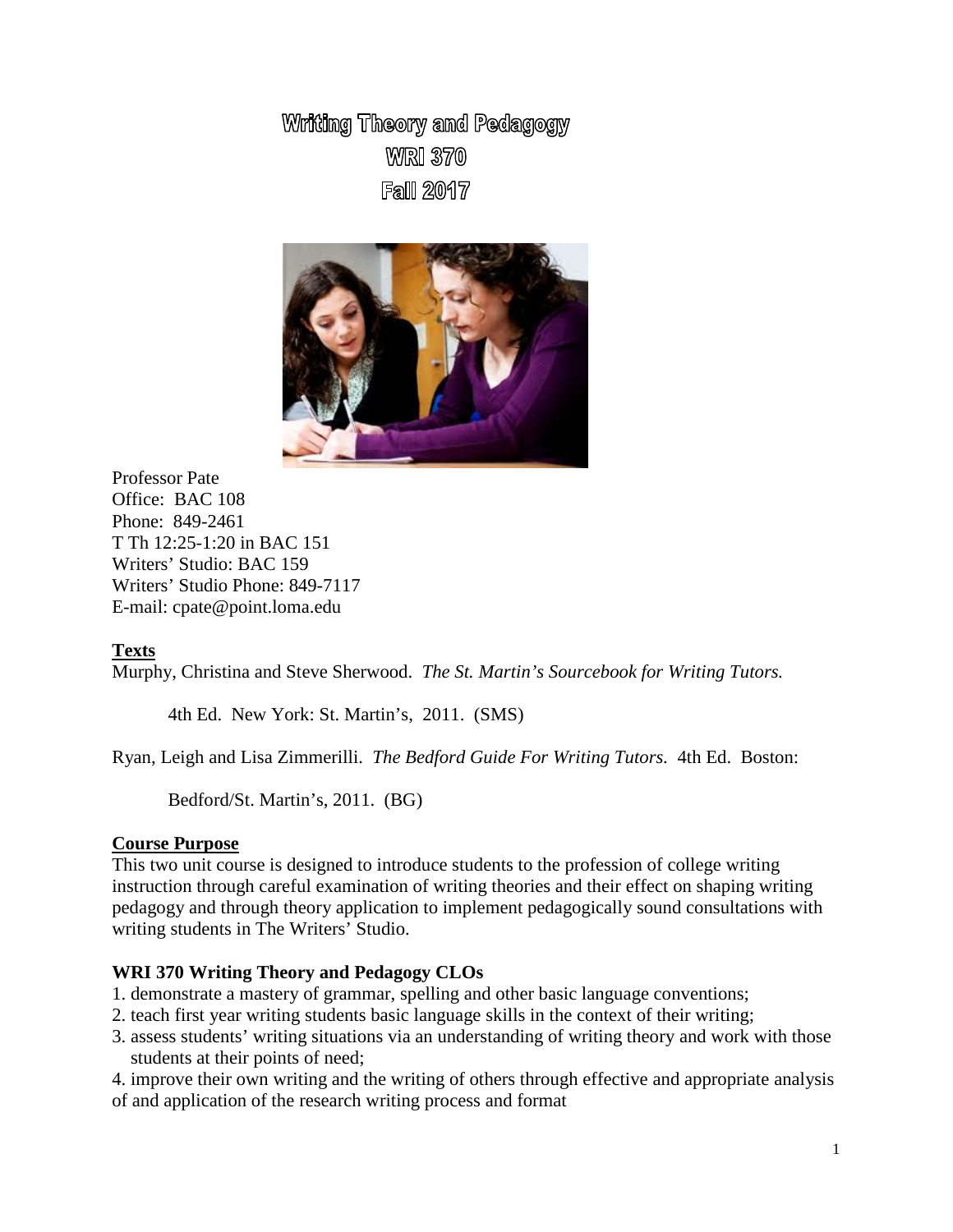**Academic Accommodations:** While all students are expected to meet the minimum standards for completion of this course as established by the instructor, students with disabilities may require academic accommodations. At Point Loma Nazarene University, these students are requested to file documentation during the first two weeks of the semester with the Academic Support Center (ASC), located in the Bond Academic Center. This policy assists the University in its commitment to full compliance with Section 504 of the Rehabilitation Act and the Americans with Disabilities Act. Section 504 (a) prohibits discrimination against students with special needs and guarantees all qualified students equal access to and benefits of PLNU programs and activities. Once the student files documentation, the ASC will contact the student's instructors and provide written recommendations for reasonable and appropriate accommodations to meet the individual learning needs of the student.

**PLNU Copyright Policy:** Point Loma Nazarene University, as a non-profit educational institution, is entitled by law to use materials protected by the US Copyright Act for classroom education. Any use of those materials outside the class may violate the law.

## **Student Responsibilities**

Reading the assigned texts outside of class and talking through the texts in class is critical to the success of this course and to your success as a tutor in the Studio; therefore, success in this class resides, in large part, on your reading each assignment and coming to class prepared to contribute thoughtful insights in class since it is the readings and the discussions that will inform the pedagogy you develop for your work in the Writers' Studio and in chosen professions that include writing or teaching.

All assignments completed outside of class must be turned in on the date due at the beginning of the class session. Assignments turned in outside of class will be accepted for credit only if arrangements have been made prior to the due date.

Your class attendance and participation in this course are crucial since the course provides the content that will inform and shape your consultation sessions in the Studio and prepare you for a potential career in teaching, editing, and writing. According to the University's policy, this 2 day-a-week course allows for only 3 absences. (See *PLNU Catalog*.) A 4<sup>th</sup> absence will result in de-enrollment from the course and dismissal from your work in the Studio.

This course contains a practicum experience which is completed in the Writers' Studio. You are required to tutor at least one student for one hour for a minimum of 10 weeks this semester. You are also required to attend the Writers' Studio meetings held weekly this semester. You will receive pay and course credit for both your tutoring and for attending meetings. So that you can work and get paid, all students must be cleared by Debra Lively in the Student Employment office by the second week of classes so you can get paid when you begin to work as a writing consultant.

# **Classroom and Writers' Studio Attire Policy**

The classroom and the Writers' Studio are professional academic workplaces where all students have a right to work comfortably and efficiently in order to achieve success. As a member of this professional academic community, each student has a responsibility to dress in a way that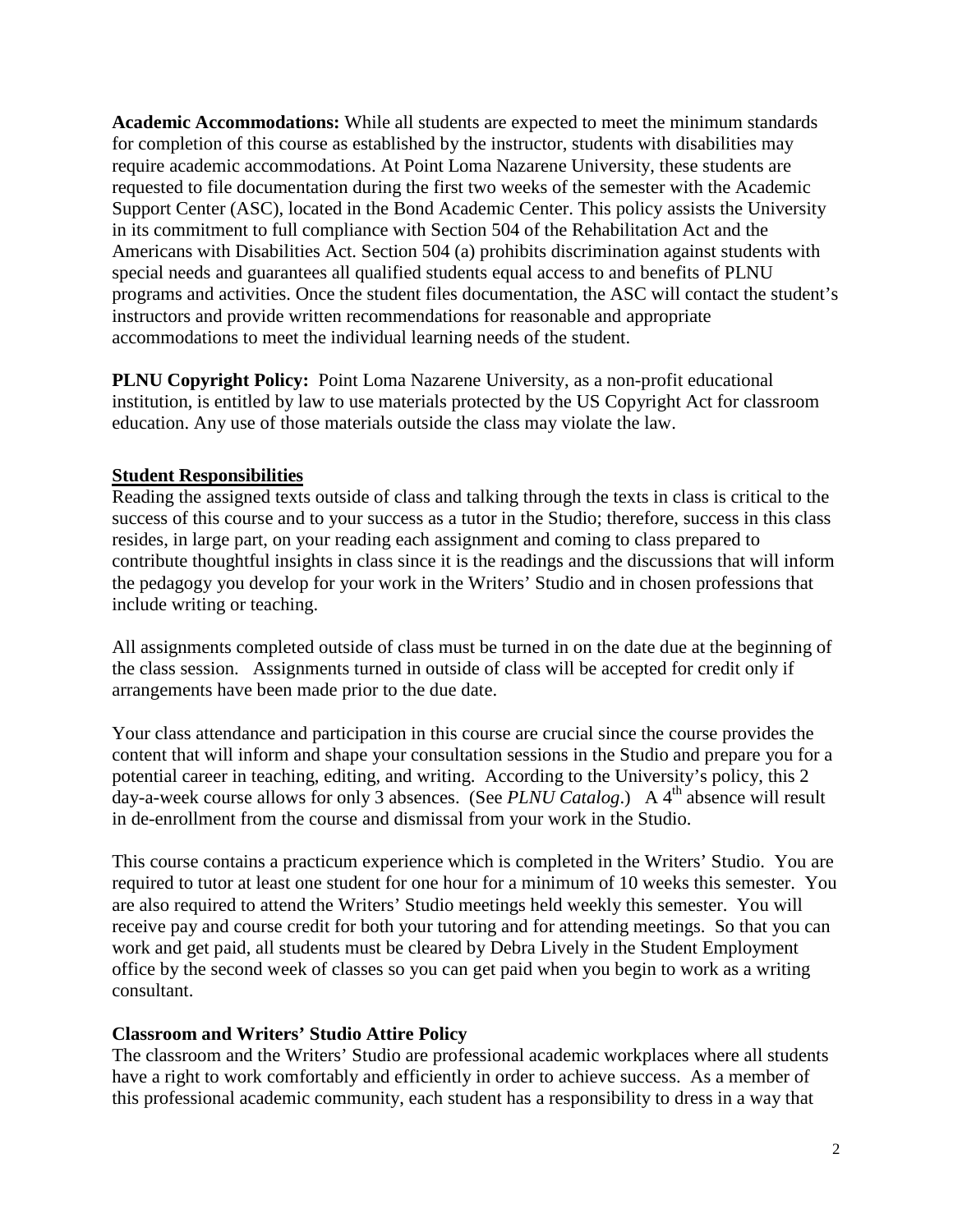encourages others in the community to focus without distraction on the subject matter. Please be responsible and considerate of those around you in this context at all times and dress appropriately (modestly).

## **Cell phones**

For the same reasons as stated above, cell phones are to be turned off and stowed in a backpack, purse, or book bag **before** entering the classroom **and** while you are working with your writer in the Writers' Studio. This practice will facilitate increased focus and comprehension in both locations.

## **Assignments**

**10 Weekly Journals** (10 points possible each) N**umber and date each journal** The journal provides a place for you to reflect on the assigned readings and your experiences, a place to ask questions, and a place to make connections between your experiences and your readings. It will provide seeds for thought and discussion material for your Toward an Informed Pedagogy (TIP) paper.

For the first few weeks of the semester the journal will function as a weekly reflection on the readings and class discussions. Once you begin to work in the Studio, the journal will become a place for you to reflect on your readings as well as on your experiences in the Studio working with one student. At the end of each tutoring session with the student you have chosen to consider and write about, jot down notes regarding the session so that you can refer back to them when you write your journal. The ultimate goal of the journal is to be a place where you reflect on and discuss the connections forming between the theories you are reading about and the pedagogy you are developing in the Studio. This can be accomplished by your reflecting in writing on the assigned readings along with your work in the Studio and discussing what you did with your student that did or did not successfully meet the student's need, what you learned from the session about the pedagogy you tried, what you learned about yourself, about your student, and what you might want to try the next time and why. Since the journal is a class assignment rather than a consulting task, the time you spend writing journal entries is not time that can be submitted on your time card. The journal entries are due at the beginning of class on the specified Thursday dates. A total of **two reading only** journals are due and **eight student and reading focused journals** are due. Please **provide a date and a journal number on each journal.** 

**Analysis, Synthesis, and Application: Leading Class Discussions** (20 pts. possible each) The content of the assigned readings provide the theories that inform what we do in the Writers' Studio and explain why we do what we do. Since you are in the process of developing your own pedagogy as a writing consultant, you are expected to read the assigned readings thoughtfully, and, as you read, determine what the main idea of the reading is, what it adds to the conversation about writing theory, and how it can inform what you do in the Studio. This is also what you are to do in your journals as well but in a more abbreviated form, so the day you are assigned to lead the discussion, you will simply walk the class through the process of analysis and synthesis verbally and then formulate and ask three thoughtful questions about the content of the reading and that will enable your colleagues to think about how to apply the concepts with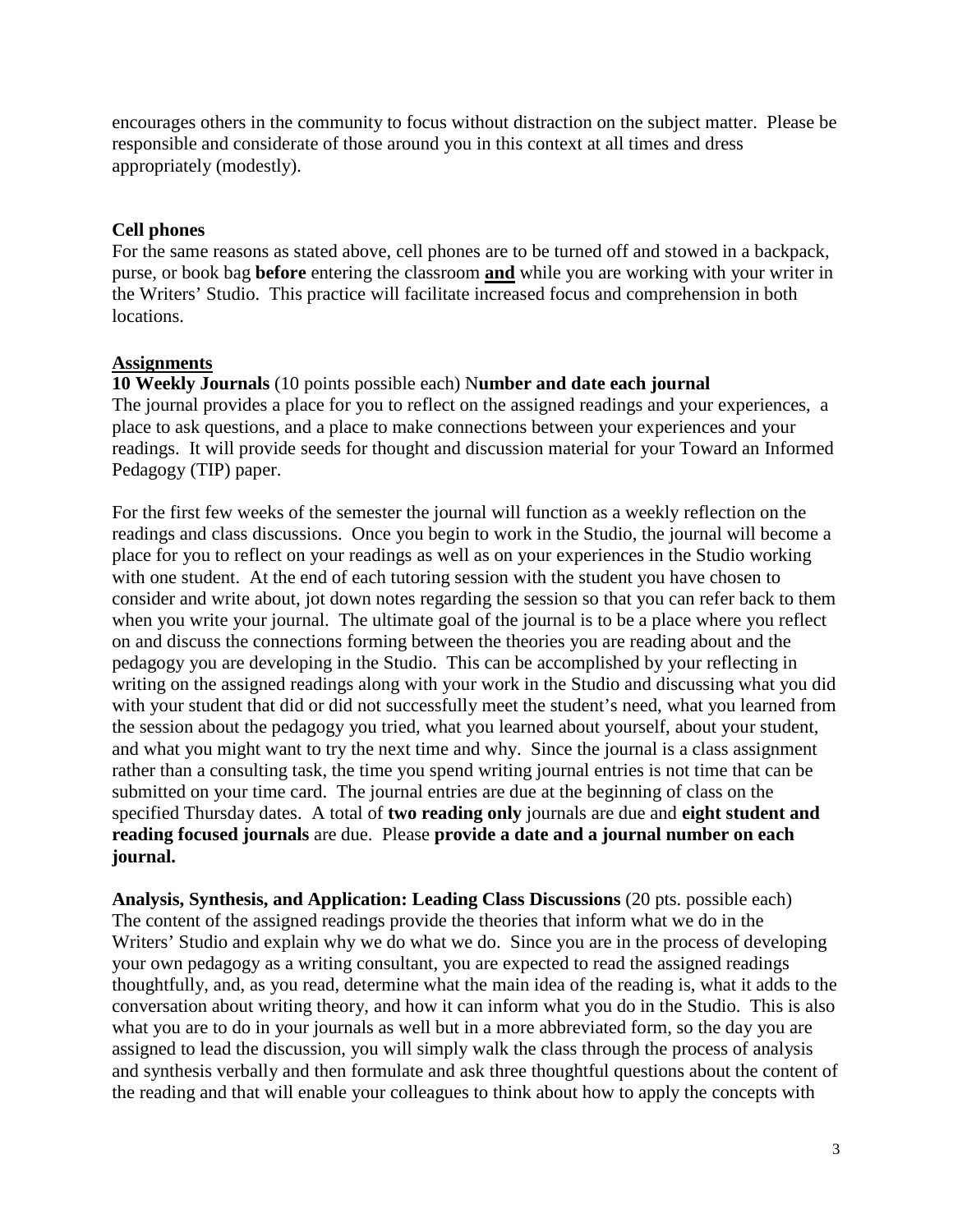their student writers in the Studio. The questions need to engage the class in a meaningful and insightful conversation. Submit to me at the beginning of class your write-up of your analysis, synthesis, application, and three questions. You will be working collaboratively with another person to prepare and to present, so only one collaborative write-up is needed.

# **Research Journal Review:** Analysis, Synthesis, and Application--Sharing Current Scholarship (20 points possible)

Each student in the course will be assigned a date to present to the class a journal article of the student's choice taken from one of the writing/writing center journals located in the cupboard in the Writers' Studio. This process will enable you to look for topics that interest you and that will potentially set the course for and/or inform your research paper. It will provide an opportunity for you to synthesize, share with your classmates, and apply the content, and it will broaden the scope of the course content in that process. Provide the following:

- 1. Author, title, source
- 2. Summary of article and thesis
- 3. What you found to be most intriguing, interesting, innovative
- 4. Potential contribution to your research
- 5. Ways the content can inform your pedagogy in the Studio

# **The Research Paper** (130 points possible)

# **Due Nov. 8**

The research paper topic is determined by a question you have about a writing theory or pedagogy you desire to seek an answer to in literature published after 2006. The topic needs to be focused on work related to the Studio. You will be required to follow the same process of doing research as taught in College Composition. This will keep your research process skills sharp for your tutoring. The pieces include a research question, a clearly focused and inclusive main claim, a topic outline, note cards, works consulted page, a fully documented paper in MLA format with a complete works cited page, copies of sources with the sections marked that have been cited in a 5-7 page paper, and all rough drafts. Submit all required items a 10 X 13 envelope and upload your draft to Turnitin, in Canvas before coming to class to turn in the hard copy.

# **Toward an Informed Pedagogy- a synthesis of readings (TIP)** (100 points possible) **Due Dec. 8**

The purpose of this synthesis is to provide an opportunity for you to analyze how that which you have been reading is shaping that which you are doing and experiencing in the Studio and articulate the ways in which theorists are informing your developing pedagogy and a developing philosophy of what you believe tutoring should and can achieve. As you prepare your analysis, choose 3-4 of the readings from the texts and examine the ways in which they have informed and shaped your perspective about consulting writers and the way you go about consulting writers in the Studio. You will need to refer to, identify, and discuss those specific authors and their work that have informed and shaped your pedagogy and show your audience examples of that informed pedagogy. The paper must be thesis based and 4-5 pages in length. (Please use size 12 font in Times New Roman.) Be sure to use MLA parenthetical citation and include an accurate works cited page.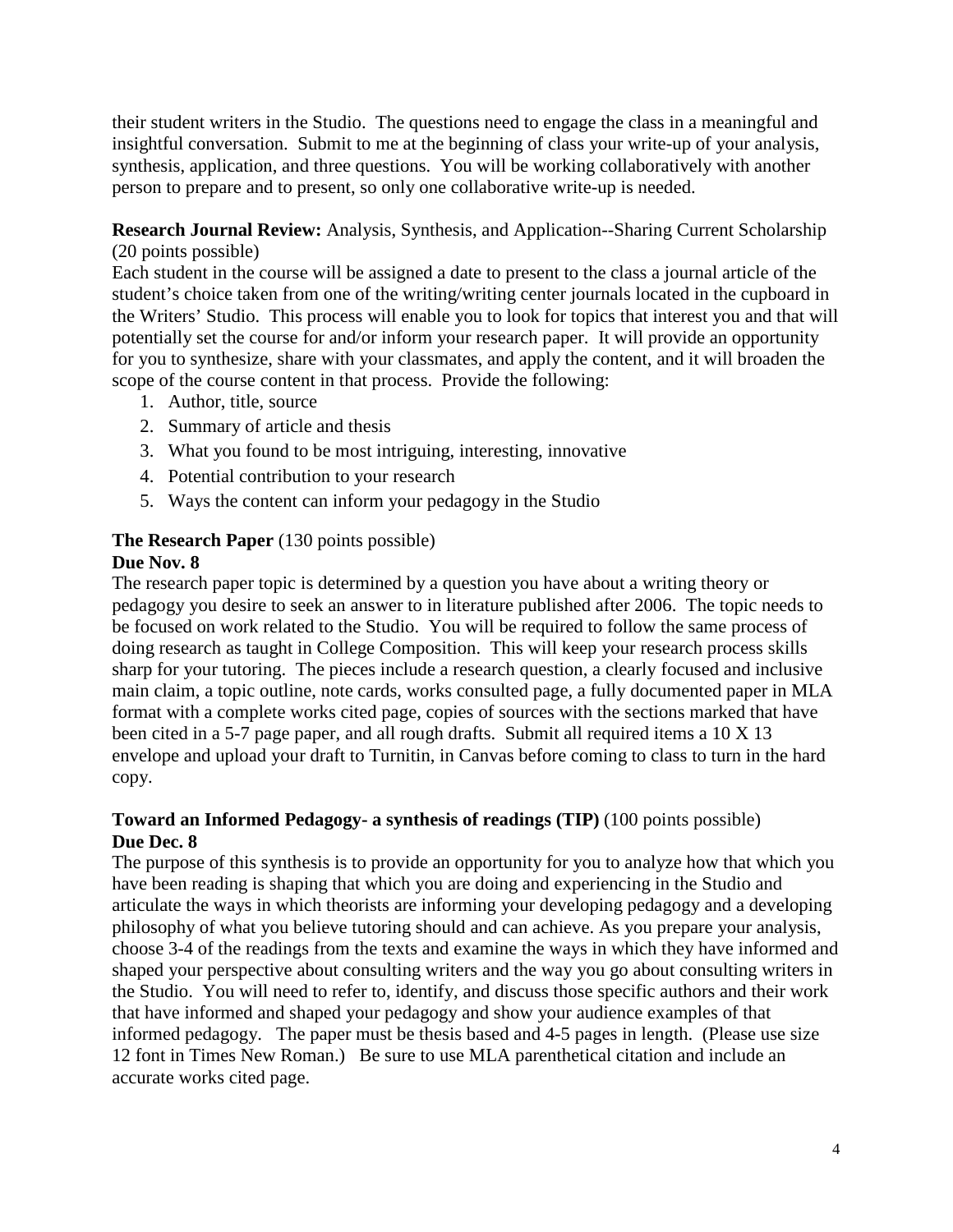#### **Departmental Plagiarism Policy**

The Department of Literature, Journalism, and Modern Languages deems intellectual and academic integrity critical to academic success and personal development; therefore, any unethical practice will be detrimental to the student's academic record and moral character. Students who present the work of others, which includes but is not limited to borrowing another student's work, buying a paper, copying work from the Internet, or using the thoughts or ideas of others as if their own (using information in a paper without citation), commit plagiarism. Students will be held accountable for plagiarized material whether the material was plagiarized intentionally or unintentionally. Plagiarized work will result in a failing grade for the assignment and for the course. If this occurs, a written report will be filed with the department chair and the area dean. The dean will review the report and submit it to the Provost and the Vice President for Student Development. It will then be placed in the student's academic file.

#### **Class Schedule (subject to change with notice)**

- **Aug. 31** Introduction to texts, the course, and the Writers' Studio, collect current contact information, schedule writing consultant meeting day and time.
- **Sept. 5** Grammar Blitz Part I with Dr. De

**Homework**: Spend a couple of hours reviewing basic punctuation rules and grammar terminology in the handbook you own and complete Dr. De Saegher's assigned worksheets.

- **Sept. 7** Grammar Blitz Part II and assigned worksheets with Dr. De
- **Sept. 12 Read:** (*BG*) Ch. 1-2 Readings and assignments are due on the date listed. Read all assignments prior to class and come prepared to discuss the reading in class.
- **Sept. 14 Read:** (*BG*) Ch. 3; **Due:** Journal 1
- **Sept. 19 Read:** (*BG*) Ch. 4; introduce research paper
- **Sept. 21 Read:** (*BG*) Ch. 5; **Due:** Journal 2 (include responses to 5B in your journal**)**
- **Sept. 26 Read:** (*BG*) Ch. 6-7; discuss research paper proposal
- **Sept. 28 Read:** (*BG*) Ch. 8-9; **Due:** Journal 3
- **Oct. 3 Due:** Research Paper Proposal; discuss research process; works consulted and note card workshop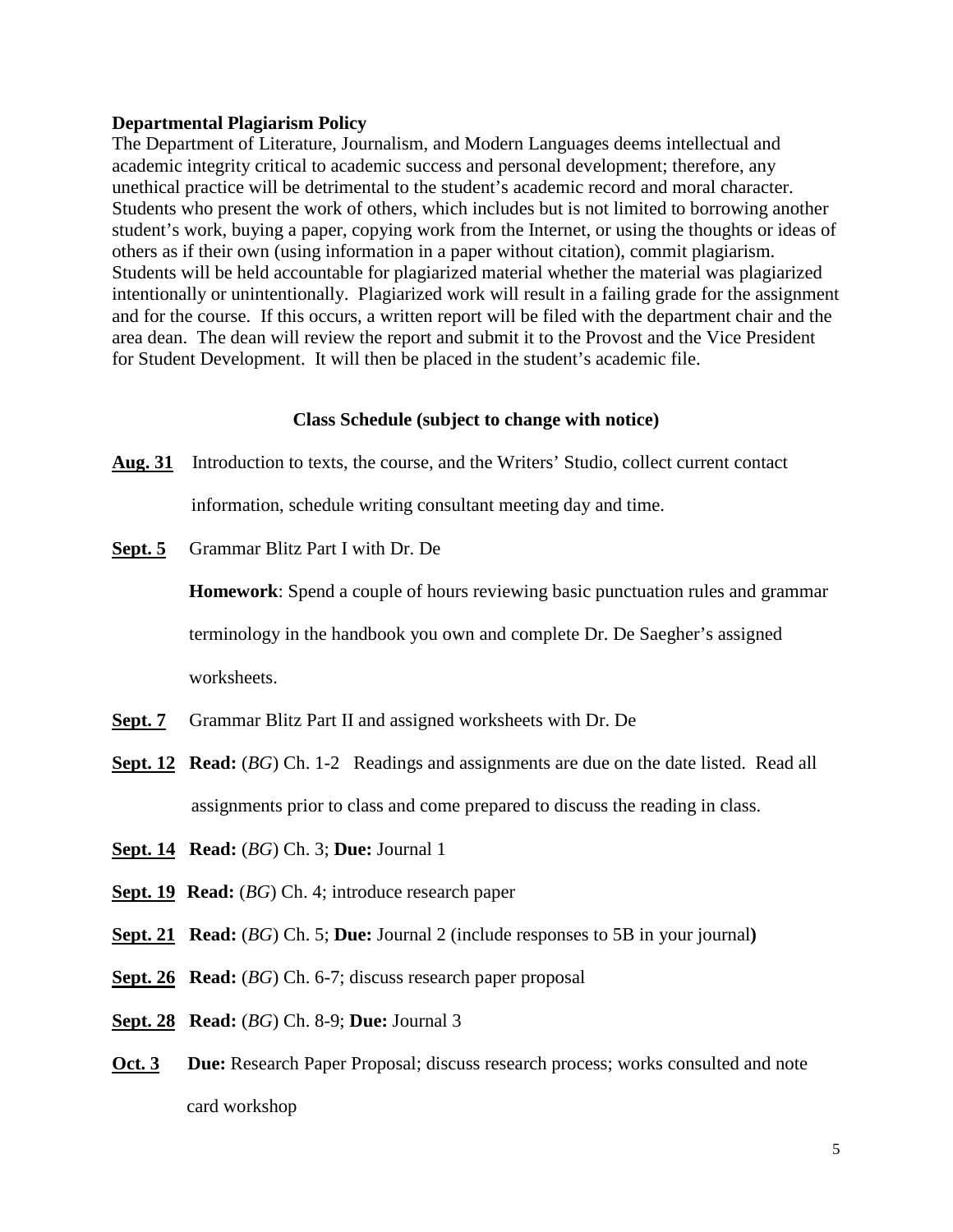- **Oct. 5 Due:** Journal 4 **and** 7 sources on a works consulted page; **Read** handout-- Muriel Harris's "Strategies for Teaching One- to-One" **Research Journal Review** (Michelle)
- **Oct. 10 Due:** 20 Note Cards**;** outline workshop **Research Journal Review** (Breann and Mallory)
- **Oct. 12 Due:** Journal 5; **Read:** (*SMS*) Part I, "The Tutoring Process. . ." **Research Journal Review** (Drake and Julia)
- **Oct. 17** Due: Typed outline; **Read** (*SMS*) section intro and p. 44 North's "The Idea of a Writing Center" p. 70 Lunsford's "Collaboration, Control, and the idea of the Writing Center"

**Research Journal Review** (Monica and Hannah)

- **Oct. 19 Midterm**
- **Oct. 24 Due:** Revised Outline; workshop  **Research Journal Review** (Melissa and Natalie)
- **Oct. 26 Due:** Journal 6; **Read** (Handout) Flower's "Writer-based Prose: A Cognitive Basis for Problems in Writing"

**Research Journal Review** (Daniel and Elizabeth)

- **Oct. 31 Due:** Theory/Pedagogy Research Paper Writer's Workshop draft
- **Nov. 2 Due:** Journal 7; **Read** (*SMS)* p. 128 Brooks' "Minimalist Tutoring: Making Students. . ." and p. 133 Shamoon and Burn's "A Critique of Pure Tutoring"
- **Nov. 7 Due: Research paper due** and present research (5 min. each) Prepare your final draft by placing the following items in a 10 X 13 envelope in the following order: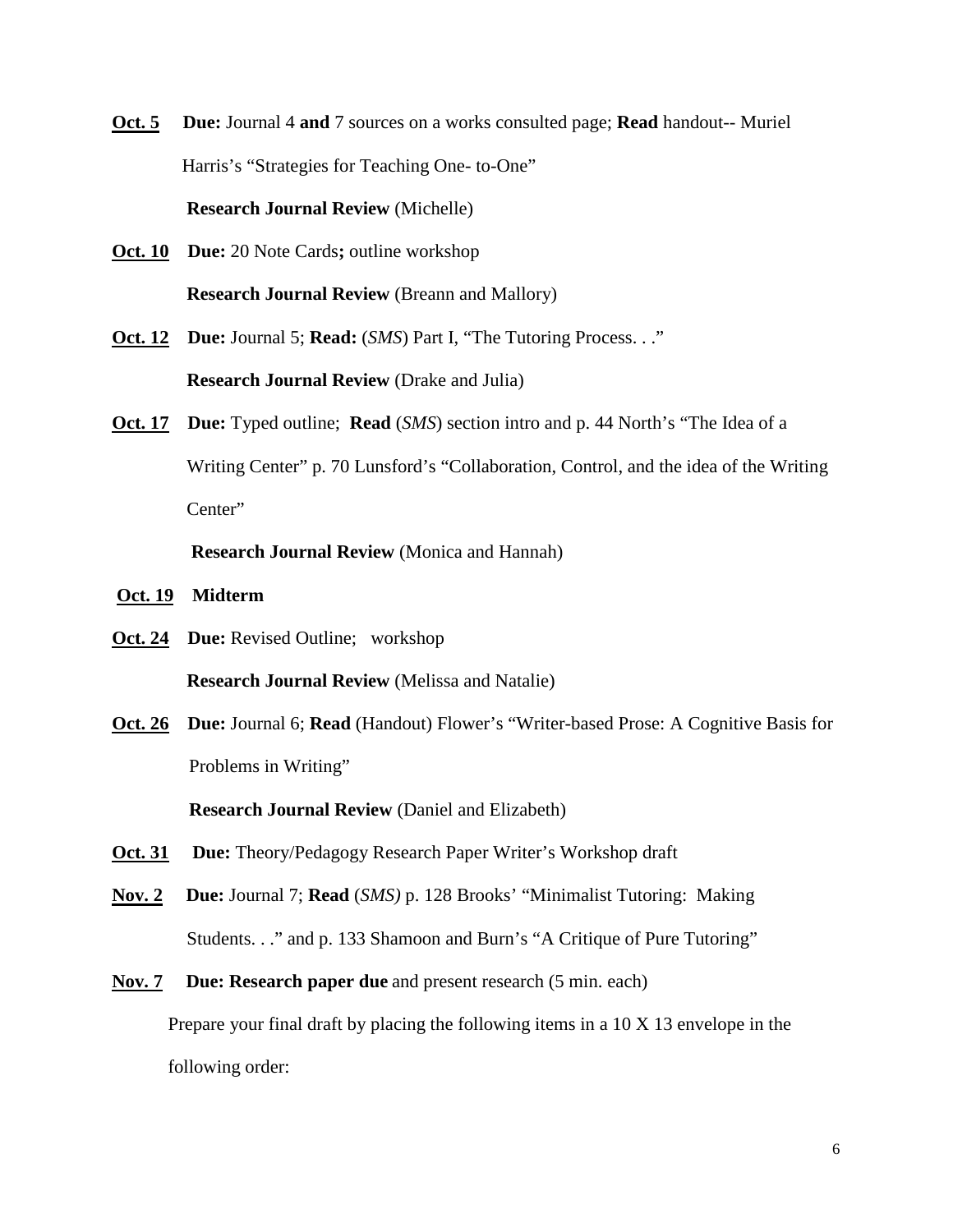- 1. Author's reflection Describe your writing process and its effectiveness, and explain what you gained from your study.
- 2. Revised sentence outline with research question and main claim
- 3. Final draft including a complete works cited page in proper format
- 4. Copies of sources used identify the passages used in your paper and give the location of the citation in your paper by page number
- 5. Audience Response
- 6. All rough drafts, note cards(in order of use), and works consulted page
- 7. Upload it to Turnitin on Canvas
- **Nov. 9 Due:** Journal 8 **Read:** (*SMS)* p. 112 Carino's "Power and Authority in Peer Tutoring" (Breann and Melissa) and (*SMS*) p. 148 Corbett's "Tutoring Style, Tutoring Ethics. . ." (Daniel and Julia)
- **Nov. 14 Read** (*SMS*) p. 249 "Learning Disabilities and the Writing Center" (Michelle and Hannah)
- **Nov. 16 Due** Journal 9; **Read** (*SMS*) p. 284 Myers' "Reassessing the 'Proofreading Trap' ESL . . ." (Monica and Natalie)
- **Nov. 21 Read** (*SMS*) p. 233 Dipardo's "Whispers of Coming and Going. . ." (Elizabeth, Drake, and Mallory)
- **Nov. 23** Thanksgiving Recess
- **Nov. 28 Read** (*SMS*) p. 302 Barron and Grimm's "Addressing Racial Diversity. . ."
- **Nov. 30 Due:** Journal 10**;** Round Robin Reflection (Describe your pedagogy and identify three "theorists" who have contributed to its/your development as a consultant.)
- **Dec. 5** Toward an Informed Pedagogy (TIP) Writers' Workshop draft
- **Dec. 7 Due:** Final draft of **TIP paper**
- **Dec. 14 Final 1:30-4:00**